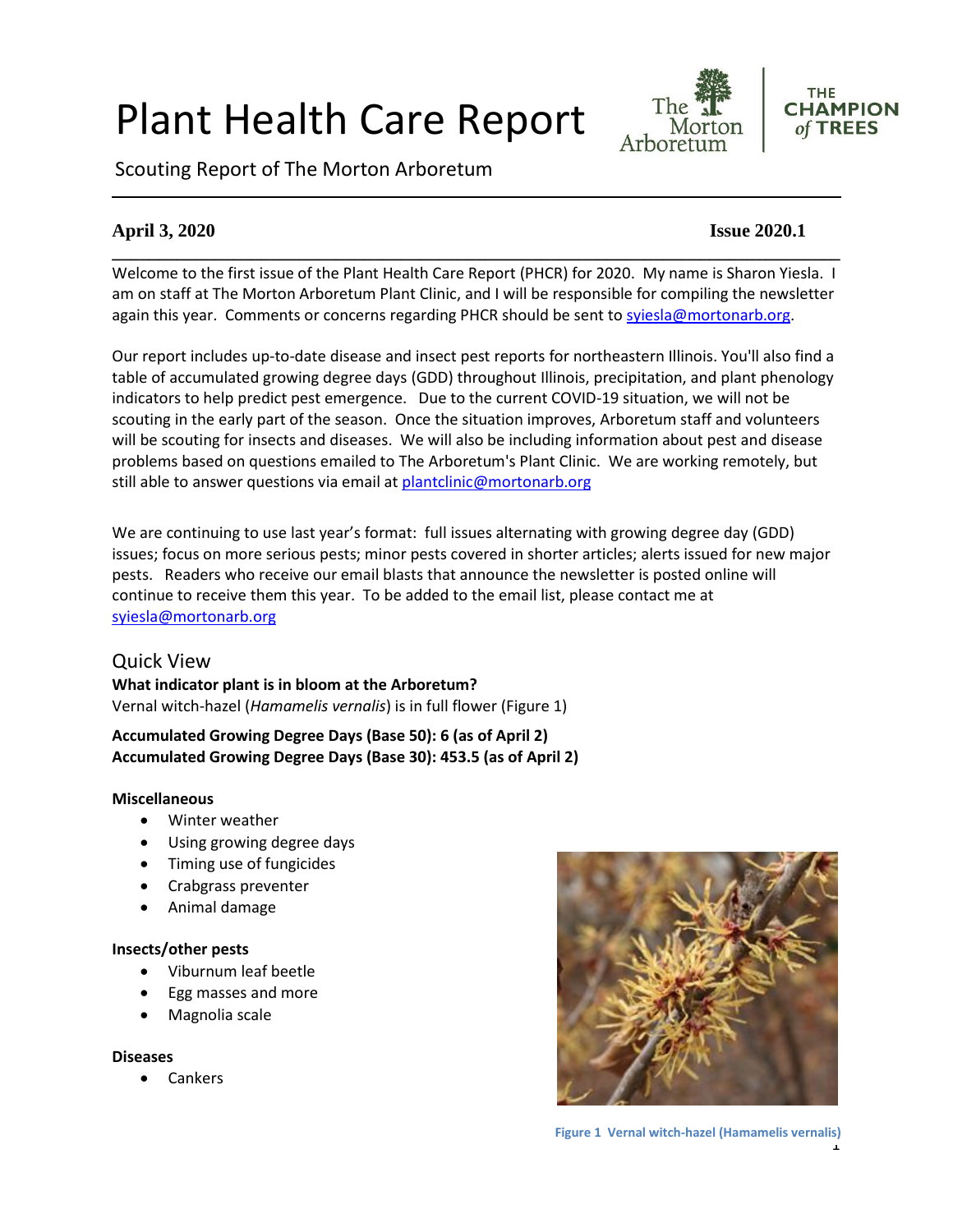## **Oak and Elm Pruning Advisory**

Just a reminder - **stop pruning oaks and elms by April 15**! Sap and bark beetles, the insects that spread the pathogens that cause oak wilt and Dutch elm disease, will soon be active. The beetles are attracted to pruning wounds. Pathologists differ in their opinions on when to resume pruning. To err on the side of safety don't prune oaks and elms between April 15 and October 15, when the beetles are active. If you must prune close to or after that deadline, seal the pruning cuts immediately.

Wisconsin DNR offers this guideline about the emergence of the vectors: As a rule of thumb, "temperatures above 60 degrees for 7 consecutive days" is considered to be warm enough for the emergence of *C[olopterus] truncates* [sap beetles]. These are the beetles that can carry oak wilt.

#### Degree Days and Weather Information

We are once again offering Lisle readings right above the Arboretum readings. The spread between these two sites shows that temperatures can vary over a short distance, which means growing degree days can be quite variable as well.

As of April 2, we have 6 base-50 growing degree days (GDD). The historical average (1937-2019) for this date is zero GDD<sub>50</sub>. Since January 1, we have had 5.14 inches of precipitation. Historical average (1937-2019) for precipitation Jan-March is 6.24 inches.

| Location                | $B_{50}$ Growing Degree Days Precipitation (in)<br>Through April 2, 2020 | March 27-April 2, 2020 |
|-------------------------|--------------------------------------------------------------------------|------------------------|
| Carbondale, IL*         | 113                                                                      |                        |
| Champaign, IL*          | 31                                                                       |                        |
| Glencoe*                | $\overline{0}$                                                           |                        |
| Chicago O'Hare*         | 12                                                                       |                        |
| Kankakee, IL*           | 18                                                                       |                        |
| Lisle, IL*              | 14                                                                       |                        |
| The Morton Arboretum    | 6                                                                        | none                   |
| Quincy, IL*             | 52                                                                       |                        |
| Rockford, IL*           | 6                                                                        |                        |
| Springfield, IL*        | 44                                                                       |                        |
| Waukegan, IL* (60087)   | $\overline{4}$                                                           |                        |
| Waukegan, $IL^*(60085)$ | 7                                                                        |                        |

\*We obtain most of our degree day information from the GDD Tracker from Michigan State University web site. For additional locations and daily degree days, go t[o http://www.gddtracker.net/](http://www.gddtracker.net/)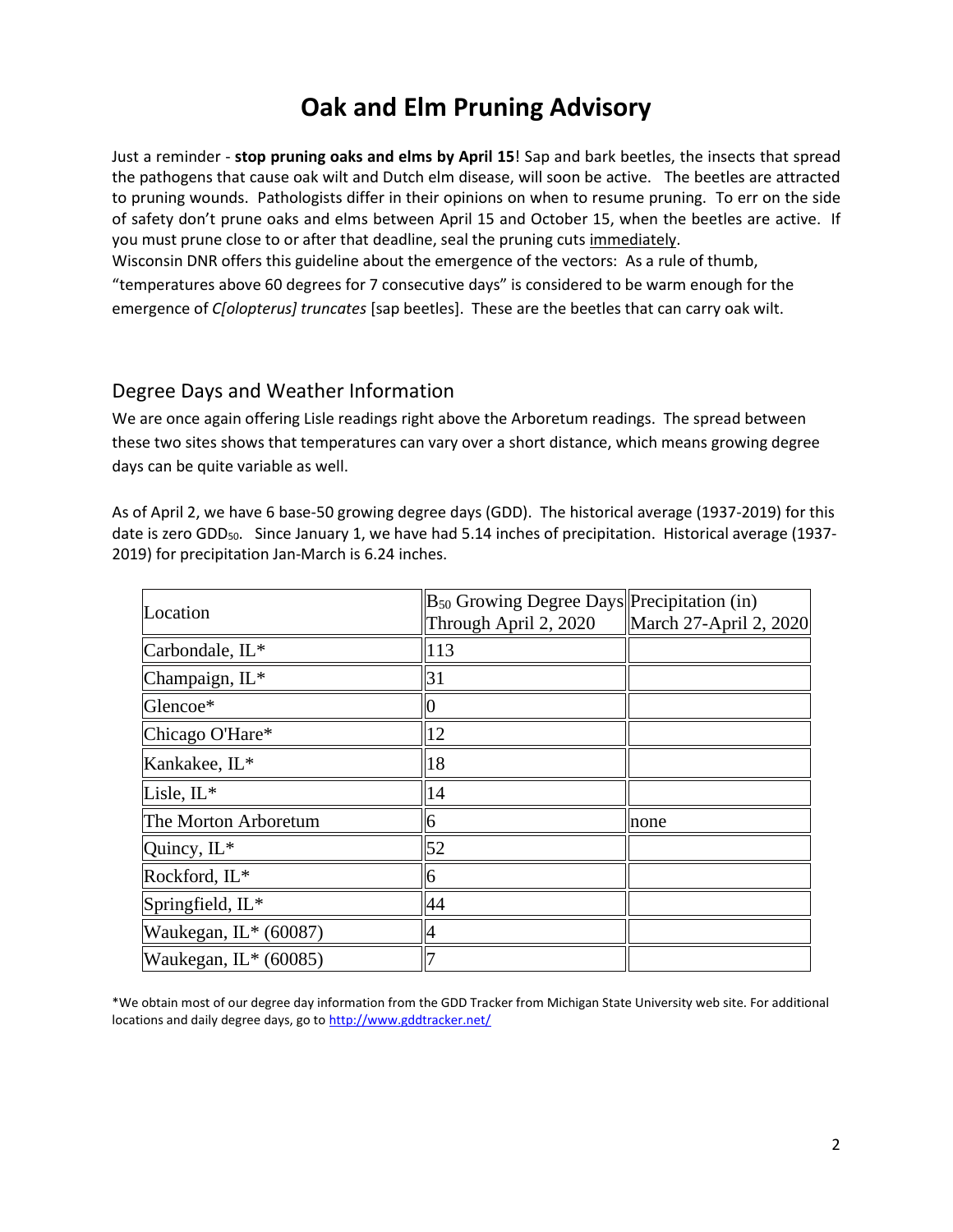#### **How serious is it?**

This year, articles will continue to be marked to indicate the severity of the problem. Problems that can definitely compromise the health of the plant will be marked "serious".Problems that have the potential to be serious and which may warrant chemical control measures will be marked "potentially serious". Problems that are seldom serious enough for pesticide treatment will be marked "minor". Articles that discuss a problem that is seen now, but would be treated with a pesticide at a later date will be marked "treat later". Since we will cover weeds from time to time, we'll make some categories for them as well. "Aggressive" will be used for weeds that spread quickly and become a problem and "dangerous" for weeds that might pose a risk to humans.

#### **Miscellaneous:**

#### **Winter weather**



The following charts show 2019-20 winter weather and compares it to previous years.

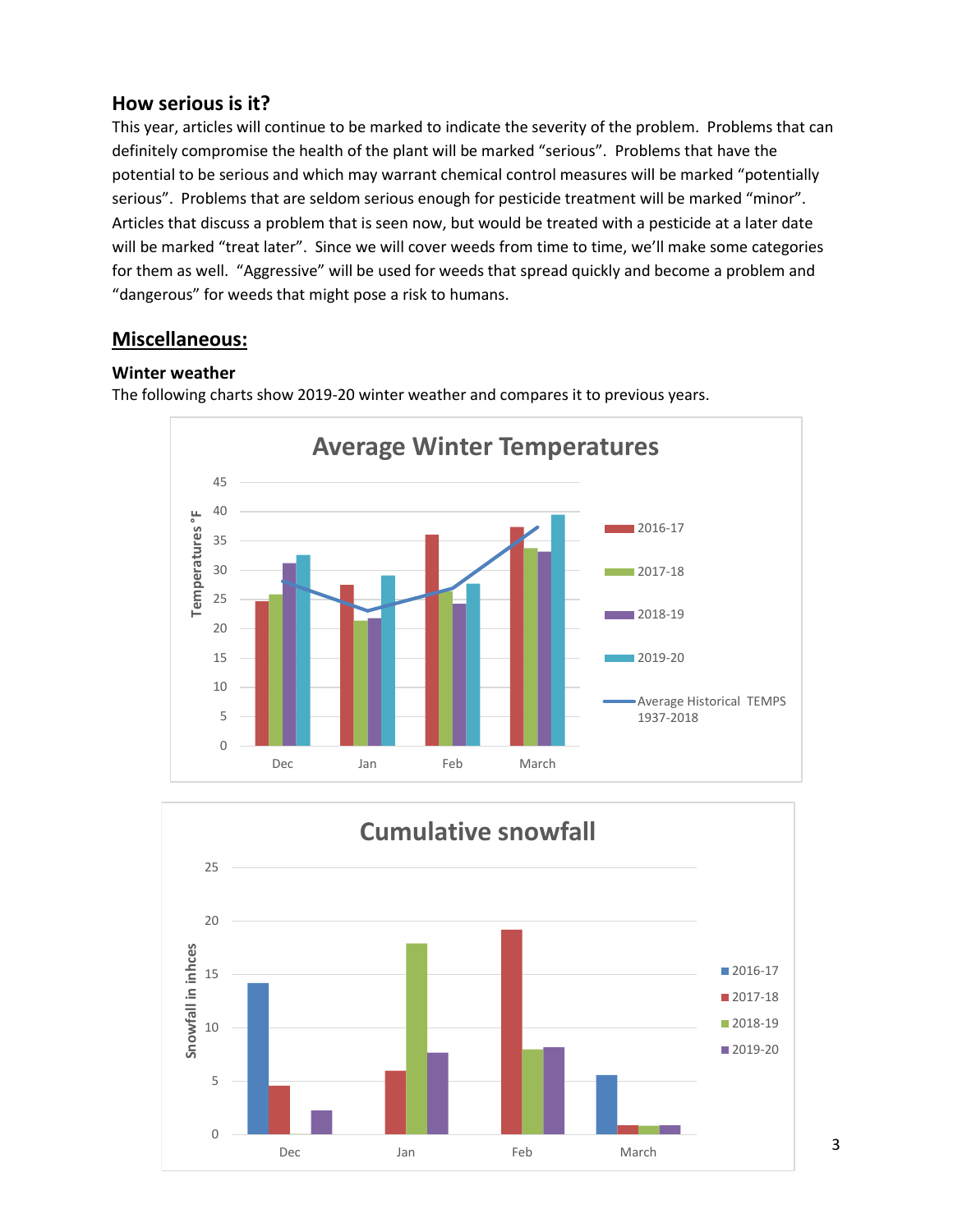

#### **Using growing degree days**

In every issue of the Plant Health Care Report we list growing degree days (GDD) accumulated at The Morton Arboretum and other sites throughout Illinois. This article will explain what they are and how we can use them.

The development of plants, insects and fungi is dependent on heat. Development speeds up as the temperature rises and slows as temperature decreases. Many plants and insects have been studied in regard to this relationship between heat and development. We can anticipate the flowering of a shrub or the emergence of an insect based on how many growing degree days (units of heat, not actual days) have accumulated. We can give this information to our scouts and ask them to look for specific problems based on GDD. This helps to refine the process of scouting. Making those GDDs available to our readers helps them plan for pests and disease.

Accumulation of GDD can vary quite a bit from year to year, and by tracking that information we can be more accurate than if we just looked at the calendar. Here is an example: Eastern tent caterpillars hatch out of their eggs when GDD base 50 is between 100 and 200. In 2014 we had accumulated 100 GDD by May 9. We often do expect to see this pest in mid May, so 2014 was fairly 'average'. In 2012, we had accumulated 100 GDD by March 19 (nearly two months earlier than 'normal'). If we had gone with the calendar method and waited to deal with this pest in May, we would have missed it completely.

GDDs days are fairly easy to calculate. We use GDD base 50. Add the maximum temperature to the minimum temperature for a day, divide by two, and subtract 50 (the base number). If the number resulting from this calculation is above zero, then that is the number of degree days for that day. If the result is zero or below, then the number of GDD is zero for that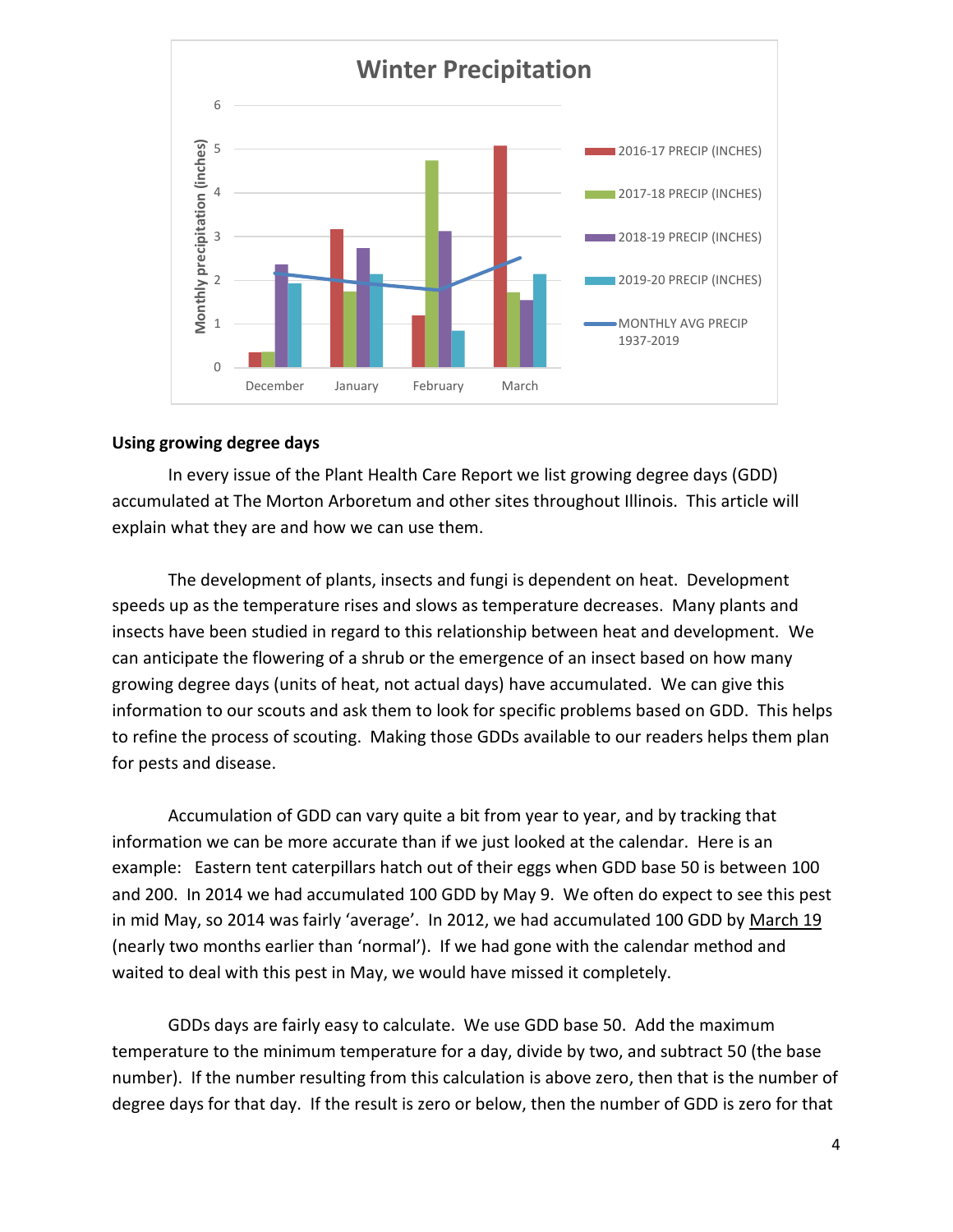day. These growing degree days (again, think of them as units of heat if the word "day" confuses you) are cumulative. When we have accumulated 100 GDD, we expect certain insects to begin emerging (and certain plants to be in flower). When we get to 500 GDD there will be different insects emerging and different plants flowering. We use base 50 because 50 degrees F is the temperature at which most plants and pests begin to grow.

Various sources link insect emergence with certain stages in the life of indicator plants. This is possible because plants also respond to heat. A couple of resources include Don Orton's book Coincide and the following websites:

[http://www.ipm.msu.edu/agriculture/christmas\\_trees/gdd\\_of\\_landscape\\_insects](http://www.ipm.msu.edu/agriculture/christmas_trees/gdd_of_landscape_insects) [http://extension.unh.edu/resources/files/Resource000986\\_Rep2328.pdf](http://extension.unh.edu/resources/files/Resource000986_Rep2328.pdf) <http://www.ipmofnh.com/wp-content/uploads/2015/02/Insect-Growing-Degree-Days.pdf>

#### **Timing use of fungicides**

 By the time we write an article on a disease for the Plant Health Care Report, the time to treat has often passed. In the interest of being proactive, let's talk about fungicide applications. Many fungicides are applied as protectants to keep fungi from penetrating into plant tissue. Often this application process needs to start at the time new foliage is emerging and may require 2 to 3 applications as the leaves continue to emerge. So far, the weather has been cool enough to keep leaf buds closed for the most part, but a few days of warm weather could bring about a quick change. Watch the weather and leaf development and be ready to act.

#### **Crabgrass preventer**

The Morton Arboretum Plant Clinic has already received an inquiry about crabgrass preventers. Is it time to put them down? No. March offered us some up and down temperatures, as well as some nice days, but the time was not right Now, April is here and temperatures are still a bit inconsistent. Still we must wait. Hopefully, as we get to mid-April, we may finally be able to apply crabgrass preventers! We do want to get the crabgrass preventer down before the germination starts, but these preventers only last about 60 days, so if you apply in February or March you may not get the most use from it. Crabgrass seed will not germinate until SOIL temperatures are greater than 55 degrees F for 5-7 consecutive days. That still has not happened, and we will need some warm weather to push us to the finish line. In an 'average' year we might be applying crabgrass preventer in mid to late April. Iowa State gives this guideline: "Crabgrass seed germination usually begins … when redbud trees reach full bloom", and that is often mid to late April. Do NOT use forsythia as an indicator plant. Forsythia is not reliable as it tends to flower whenever it feels like it. Depending on the weather, it can start to flower any time between December and April. Crabgrass seed can continue to germinate until soil temps get up to 95 degrees F.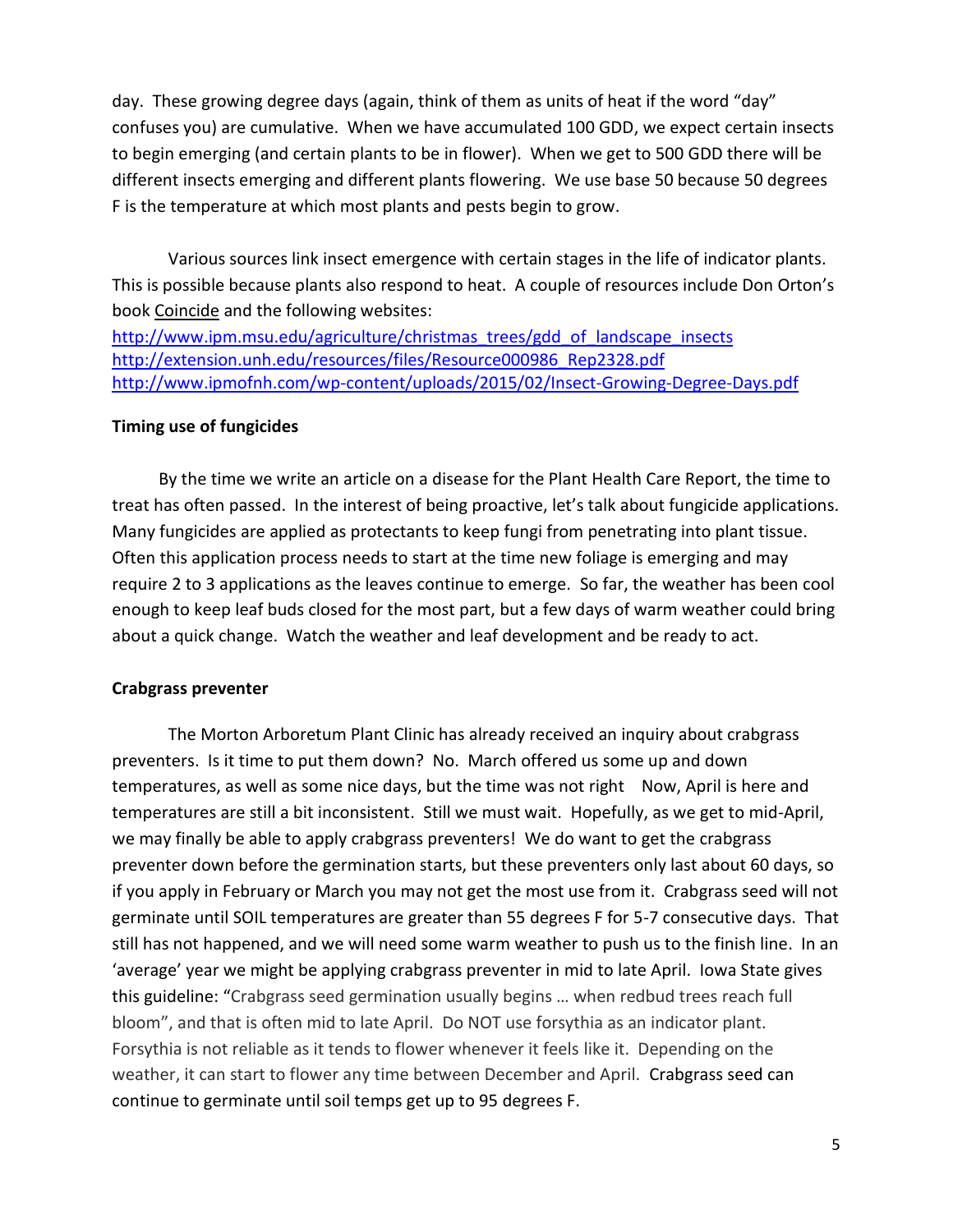One last thought on crabgrass. We often get reports in early spring of green clumps of crabgrass established in the lawn. Crabgrass is an annual, so it died with the frost last fall. If you see green clumps in your lawn right now, it is most likely tall fescue.

#### **Animal damage**

The animals have not been kind to our plants this winter. Rabbits, deer, voles and even squirrels have been busy attacking the plants. Voles, which are small, mouse-like animals, can run under the snow and feed on the bark of shrubs and young trees. If the vole girdles the branch or trunk, that branch will die. Vole damage may also be seen in lawns. Vole damage usually occurs in winter, especially when we have snow cover. Voles will produce



**Figure 2 Vole damage in lawn.**

shallow runways in the lawn which become obvious when the snow melts (fig. 2). This damage will fill in as the lawn begins to grow.

Rabbits often feed higher on the plant as they can run across the surface of the snow. Branches

show a distinct 45-degree angle where the rabbit has bitten them off. Rabbits can also chew the bark off of the lower branches (fig. 3). Deer can feed on branches both high and low. Browsing occurs all year but tends to be more noticeable in winter when food supplies dwindle.

Many plants may need some pruning this year to get them back into shape or to simply remove damaged parts. Shrubs or young trees that have had bark chewed or stripped near the base of the plant may not survive.



**Figure 3 Rabbits have chewed the bark off this branch**

For more information on animal damage, go to The Morton Arboretum website: <http://www.mortonarb.org/trees-plants/plant-clinic/horticulture-care/animal-damage>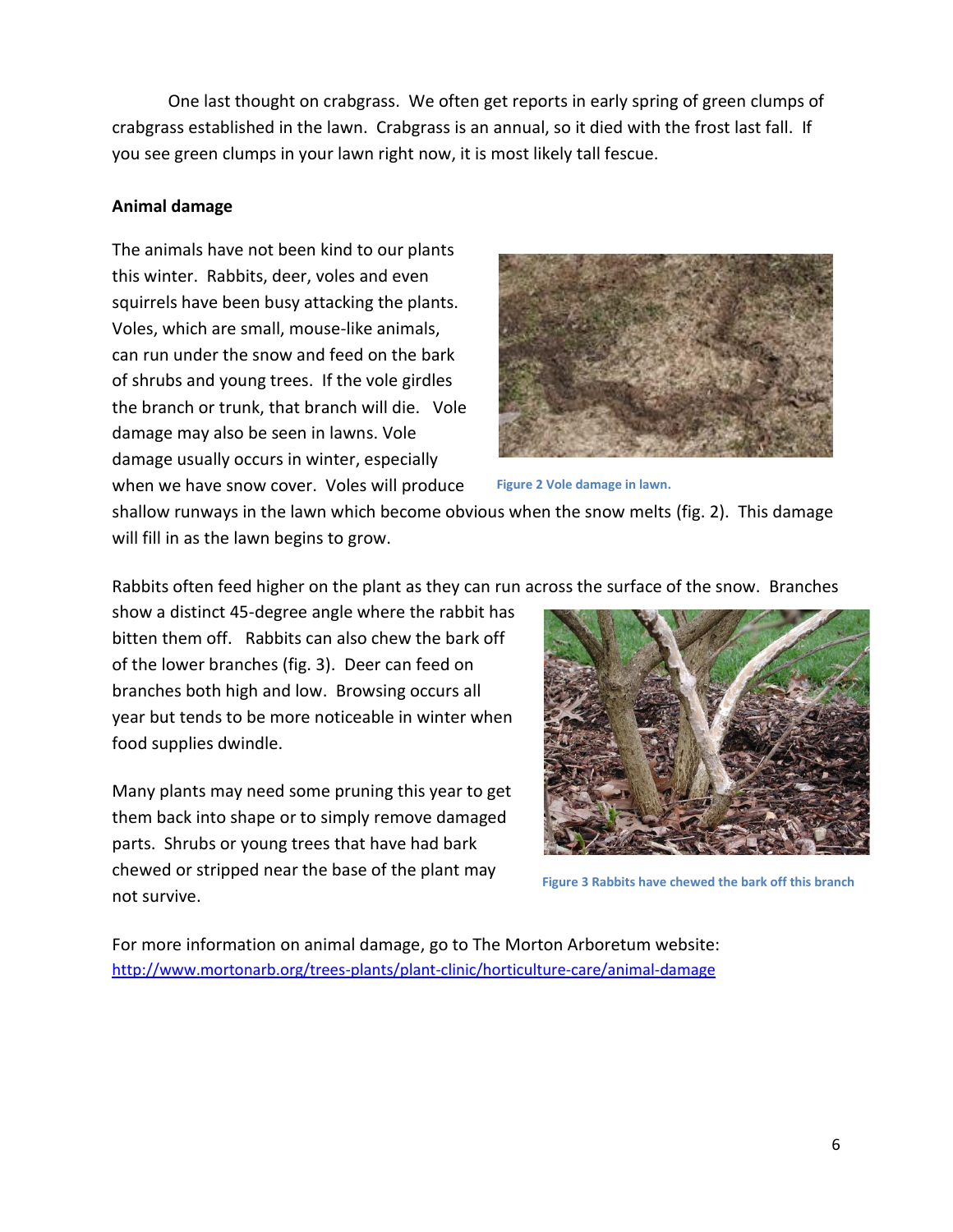#### **Pest Updates: Insects**

#### **Viburnum leaf beetle (potentially serious)**

Viburnum leaf beetle (*Pyrrhalta viburni*) has been a common problem in the Chicago region in the past 3 to 4 years. It has been found feeding mostly on arrowwood viburnum (*Viburnum dentatum*) and the American cranberrybush viburnum (*Viburnum opulus* var. *americanum*, formerly *V. trilobum*)*.* We have noted some feeding damage on blackhaw viburnum (*Viburnum prunifolium*) as well.



**Figure 4 Egg-laying sites in fall**

This is a pest of concern because it is a serious defoliator of viburnums. Both the larvae and the

adult beetle will feed on leaves, so we can see damage all season. The beetle overwinters as eggs in the tips of stems. The egg-laying damage usually occurs in rows. The eggs are laid in holes chewed by the adult. The holes are then covered by a cap of chewed bark. These caps are fairly easy to see as they are a slightlky different color than the stem. Figure 4 shows the egg-laying sites in fall when they are new, and figure 5 shows them in spring, after the larvae have emerged. We may still have time to minimize populations by cutting out and destroying these egg-laying sites. If we can kill



**Figure 5 Egg-laying sites in spring (arrow) on underside of young twigs.**

them before they hatch, management of this pest will be easier for the rest of the season.

When the larvae do hatch, they are tiny. In fact, they are so small that they are easily overlooked. In figure 6, the little spot next to the penny is a very young viburnum leaf beetle larvae. Last year, we looked at leaves that were only about half open and determined that there were already larvae feeding between the veins and doing damage before the leaf had completed expanded. Figure 7 shows a leaf that is only partially expanded, but already being fed upon by newly hatched larvae.





**Figure 6 Very young viburnum leaf beetle larva (arrow)**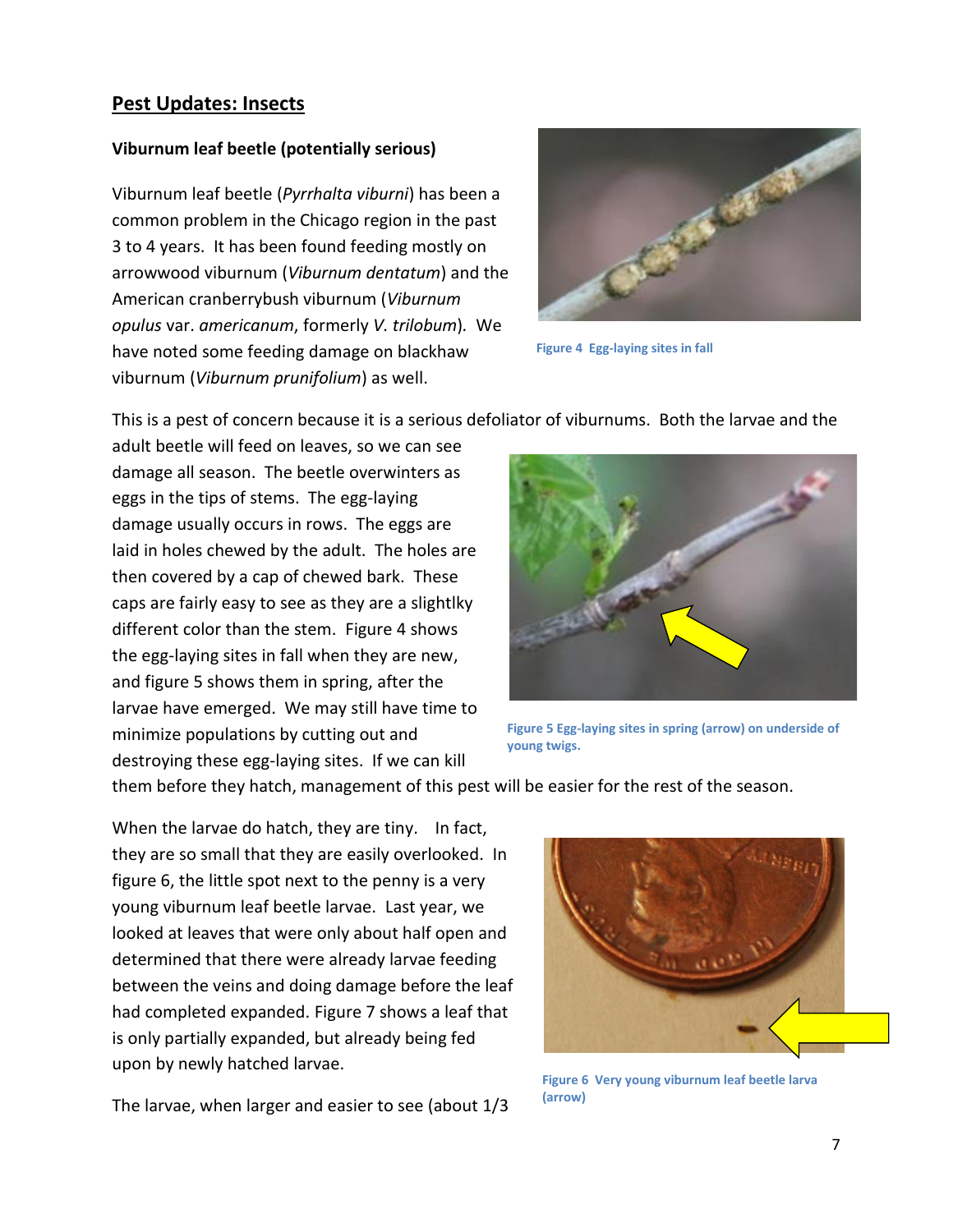inch), may be pale green, pale orange or yellow. They do have a distinctive pattern of black spots along their sides and a row of black dashes running down their backs. At maturity, the larvae are a little less than half an inch long. The larvae chew on the undersides of new foliage.

When mature, the larvae crawl to the ground, usually in mid-June, and pupate in the soil. Adults emerge from the soil (early July) and also chew on the leaves. Their feeding damage forms irregular round holes in the leaves. The beetles are about  $\frac{1}{4}$  inch long and generally brown in color. On close inspection, golden hairs can be seen on the wing covers of the adult beetle. The adult beetles will be mating and laying eggs from summer into fall. There is one generation of the beetle each year. Heavy and repeated defoliation by the viburnum leaf beetle can lead to death of the shrubs.



**Figure 7 Young viburnum leaf beetle larvae seen on a half expanded leaf**

**Management**: From October through April

twigs with eggs in them can be pruned out and destroyed. This is the most effective way to reduce populations and minimize damage and is highly recommended. (If the larvae can't hatch, they can't eat). Trim out only the last few inches of each twig where egg-laying sites are visible. You do not need to cut the whole stem back.

Insecticides can be used on the larvae from late April through June when they are feeding. Some university websites are suggesting treating **larvae** with either spinosad or insecticidal soap. To be effective, these products must be sprayed on the larvae (usually found on the undersides of the leaves). Cornell University also suggests a single soil application of imidacloprid in spring to control adults this summer. Because imidacloprid is systemic, it can be translocated into the flowers and pose a hazard for pollinators. If previous damage warrants the use of this product, protect pollinators either by pruning off the flowers this season or applying imidacloprid immediately after flowering ends. Other insecticides can be used in summer when the beetles are out. Insecticidal soap is not effective against the adult beetles.

If you plan to add new viburnums to the landscape, don't plant big groups (remember diversity is the way to go). Plant one or two, and this pest will be easier to manage.

#### Good websites:

[http://www.mortonarb.org/trees-plants/tree-and-plant-advice/help-pests/viburnum-leaf](http://www.mortonarb.org/trees-plants/tree-and-plant-advice/help-pests/viburnum-leaf-beetle)[beetle](http://www.mortonarb.org/trees-plants/tree-and-plant-advice/help-pests/viburnum-leaf-beetle)

<http://www.hort.cornell.edu/vlb/manage.html>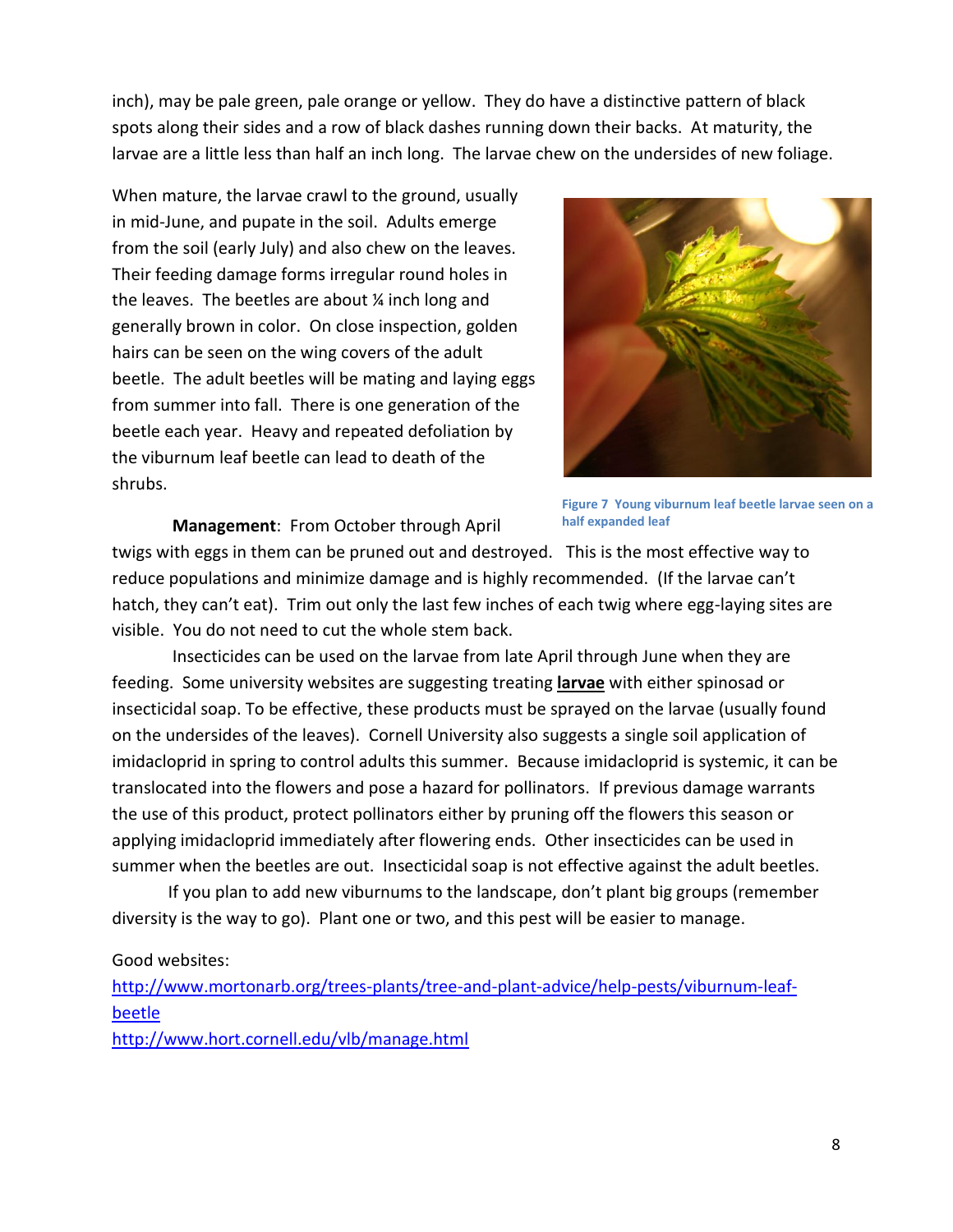#### **Egg masses and more**

As with viburnum leaf beetle, we may still have some time to look for other insects in their overwintering stage. The best time to look for egg masses like those of Eastern tent caterpillar, gypsy moth and bagworm is before the season gets going. Look for egg masses now and destroy them to reduce the population for the coming season.

Eastern tent caterpillar egg masses are dark gray to black and are wrapped around twigs that are about the diameter of a pencil. Prune out branches with egg masses attached. Gypsy moth egg masses are buff colored (fig. 8), covered with hairs, and about 1 1/2 inches long. Each female usually lays one egg mass, which could contain as many as 1,000 eggs. Egg



**Figure 8 gypsy moth egg masses**

masses can be carefully scraped off bark and destroyed before they hatch. Bagworm eggs

spend the winter in the bag that was made by the caterpillar last season. The bags are made from leaves of the host plant and can be found hanging from branches (fig. 9 ). Pull the bags off the host plant.

Since we will soon be working on spring clean-up in the garden, this would be a good time to look at groundcover euonymus. If yours is infested with scale insects, prune out heavy infestations now. Reducing the population now will make insecticides more effective when it is time to treat in summer.



**Figure 9 Bagworm bag constructed from arborvitae foliage**

#### **Magnolia scale (potentially serious)**

Even though the growing season is just getting started, The Plant Clinic at The Morton Arboretum is already getting emails from homeowners with magnolia scale (*Neolecanium cornuparvum*) on their magnolia trees. Populations of this insect have been high for the last couple of years and people are looking to minimize the problem for 2020. These insects have sucking mouthparts and extract sap from the host plant's branches and twigs. Badly infested trees are weakened and growth is slowed. When infestations are severe, branch dieback can result, and with repeated severe attacks, trees may be killed.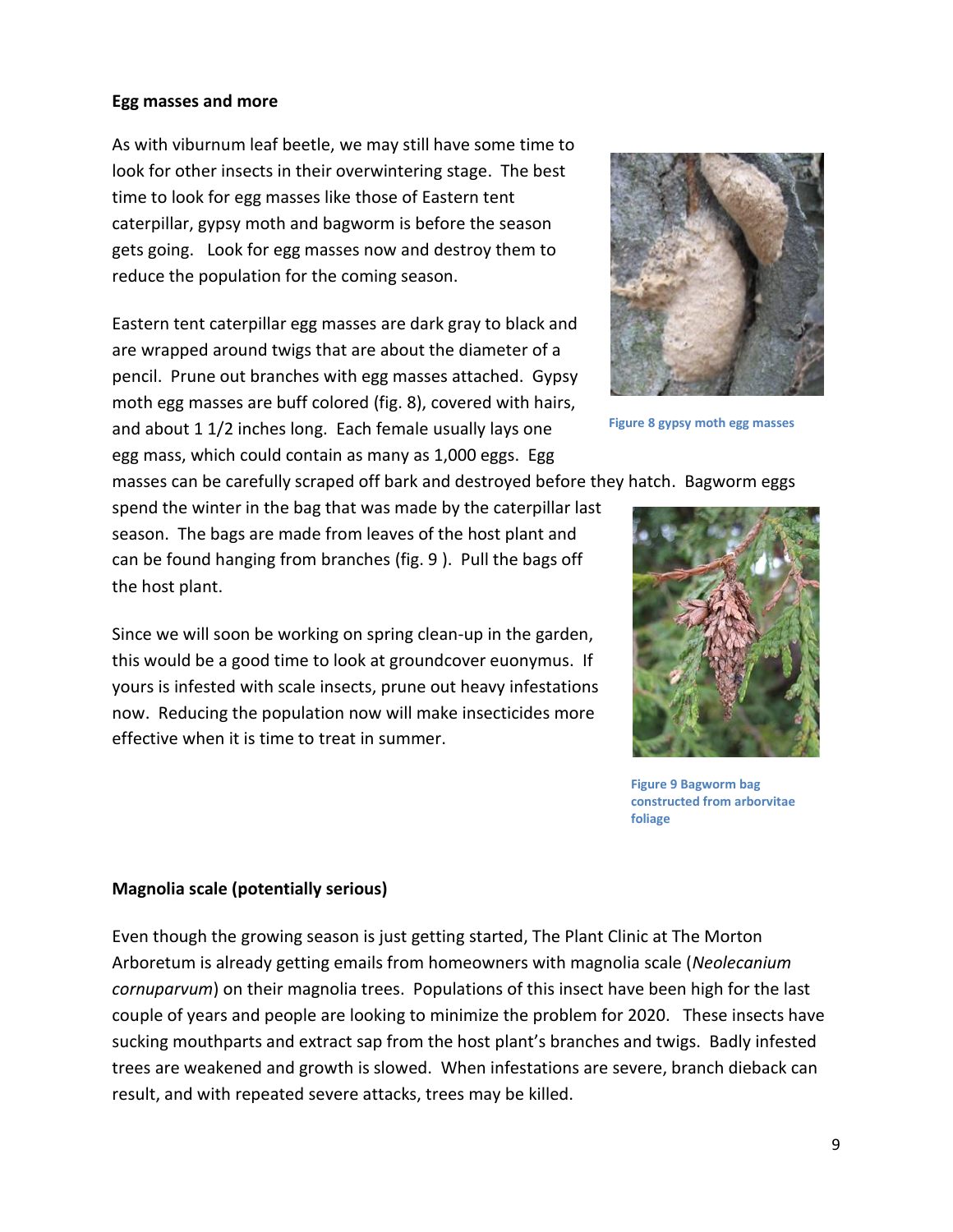Late last summer into fall, adult females gave birth to live young, called crawlers. The crawlers

are tiny, flattened, and vary in color from yellow to reddish-brown (fig. 10). The crawlers settled down on one- to twoyear-old twigs to feed and remained there through the winter. They are still there and are most likely ready to become active again (in terms of feeding).

**Management:** If you treated your tree last year with a systemic product containing either imidacloprid or dinotefuran, that should be sufficient to kill the crawlers. Those products last for a year. They may have killed many of the crawlers when they emerged last year and the product is still there to continue killing active crawlers. If the tiny crawlers seem



**Figure 10 Magnolia scale crawlers (arrow)**

dry and fall off easily when you rub them, they are dead. It should be noted that adult scale will remain in place even when dead. This often gives the impression that the insecticides did not work. Dead adults will be dry and easy to pick off. Live scale will ooze liquid when crushed. At any rate, last year's adults should have died from old age.

If you did not use a systemic product on your tree last year, you can treat the crawlers now with a dormant oil. Use this product before the leaves come out on the tree. Check the label for any temperature restrictions. Note that some oils are sold as "horticultural oil" or "multi-season oil" rather than dormant oil. Products labeled this way often come with two sets of mixing instructions: one for use as a dormant oil and one for use as a summer soil (when foliage is present). Select the right set of mixing instructions for the situation.

Good web site: [http://www.mortonarb.org/trees-plants/tree-and-plant-advice/help](http://www.mortonarb.org/trees-plants/tree-and-plant-advice/help-pests/magnolia-scale-neolecanium-cornuparvum)[pests/magnolia-scale-neolecanium-cornuparvum](http://www.mortonarb.org/trees-plants/tree-and-plant-advice/help-pests/magnolia-scale-neolecanium-cornuparvum)

#### **Pest Updates: Diseases**

#### **Cankers (serious)**

With so much stressful weather over the last 8 to 10 years, we have seen a serious increase in canker diseases. The pathogens that are responsible for cankers are not strong ones. They can only attack stressed or wounded plants. The early part of the season is a good time to scout for cankers, so let's look around to see if any of our trees or shrubs have cankered branches that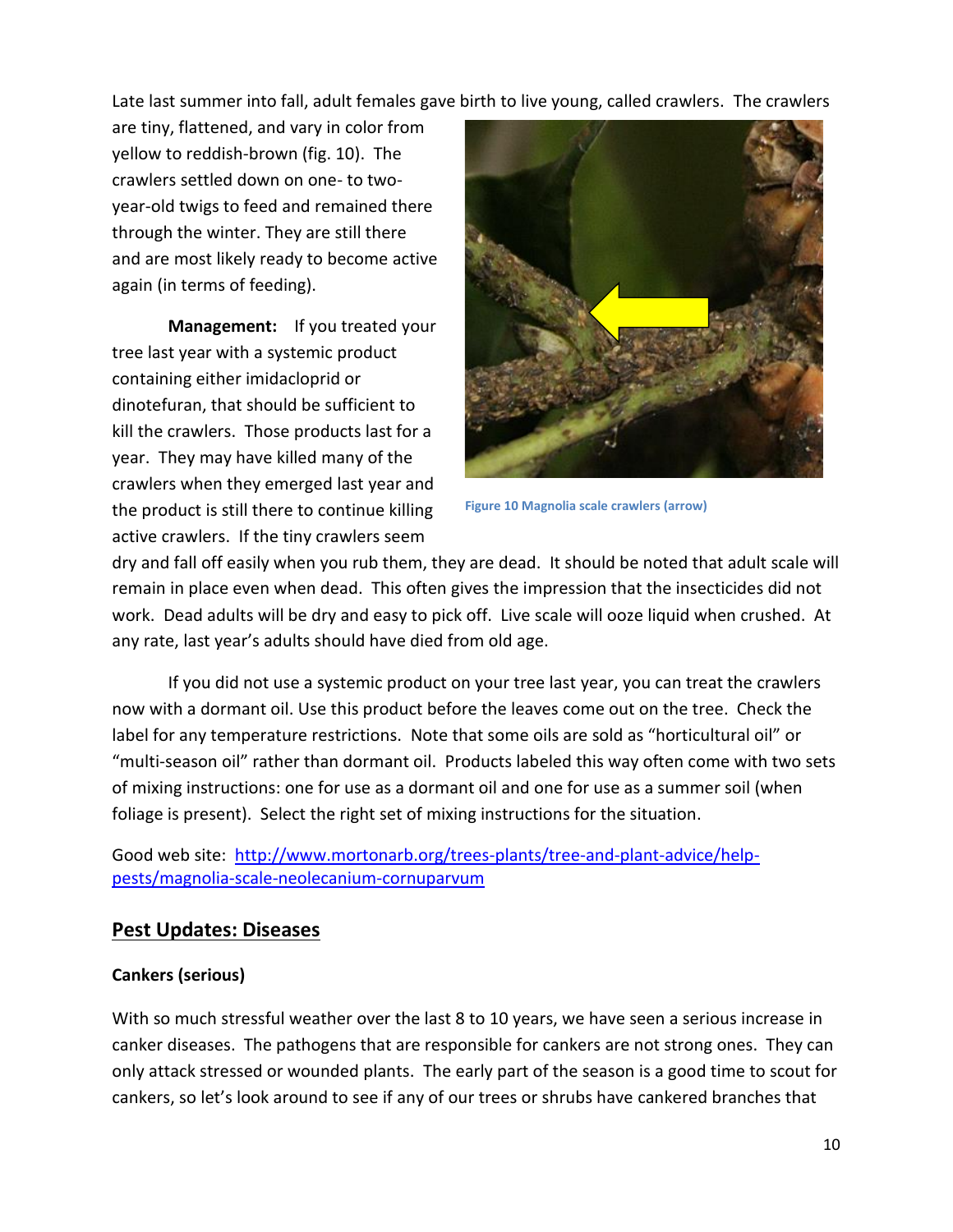need to be removed. Cankers are a physical symptom (a wounded or damaged area).

Removing these diseased branches can limit the spread of disease. Some cankers can be very obvious, such as golden canker on dogwood (fig.11). The stem will turn yellowish and will stand out against the normal green or red stems. Cytospora canker on spruce can also be easily seen. Look for a thin white flow of sap. It will look a bit like whitewash (fig. 12). That flow will originate from the canker. The canker itself is not very obvious. Other cankers may be difficult to see. Some will be sunken in but others may not be. Some cankers may lead to cracked bark or a sap flow.



**Figure 11 Golden canker on dogwood**

Cankers are very common on plants that are stressed. We have seen an increase in cankers in the last few years, due to environmental extremes (drought in 2012, flooding in 2013, a wet year in 2014, two hard winters, and the last four years have been very up and down with regard to the weather). Cankers are serious because the tissue under the bark is killed. This is the tissue that carries water to the upper part of the tree or shrub. This leads to dieback of branches. If the cankers occur on the main trunk, a large portion of a tree (or even the whole tree) could be lost.

**Management:** Avoid wounding trees and shrubs. The pathogens that cause cankers are not very strong and often need a wound to gain entry. Cankered stems should be cut out. When cutting out cankers, go at least 6 inches below the



**Figure 12 Sap flow from cytospora canker**

canker to make the cut, as the disease may have spread under the bark, away from the original canker site. Clean your tools between each cut to minimize spread. Keep trees in good health. Watering during dry times is very important for maintaining good vigor in the tree.



*[Bartlett Tree Experts, Presenting Sponsor of the Plant Clinic.](https://www.bartlett.com/)*